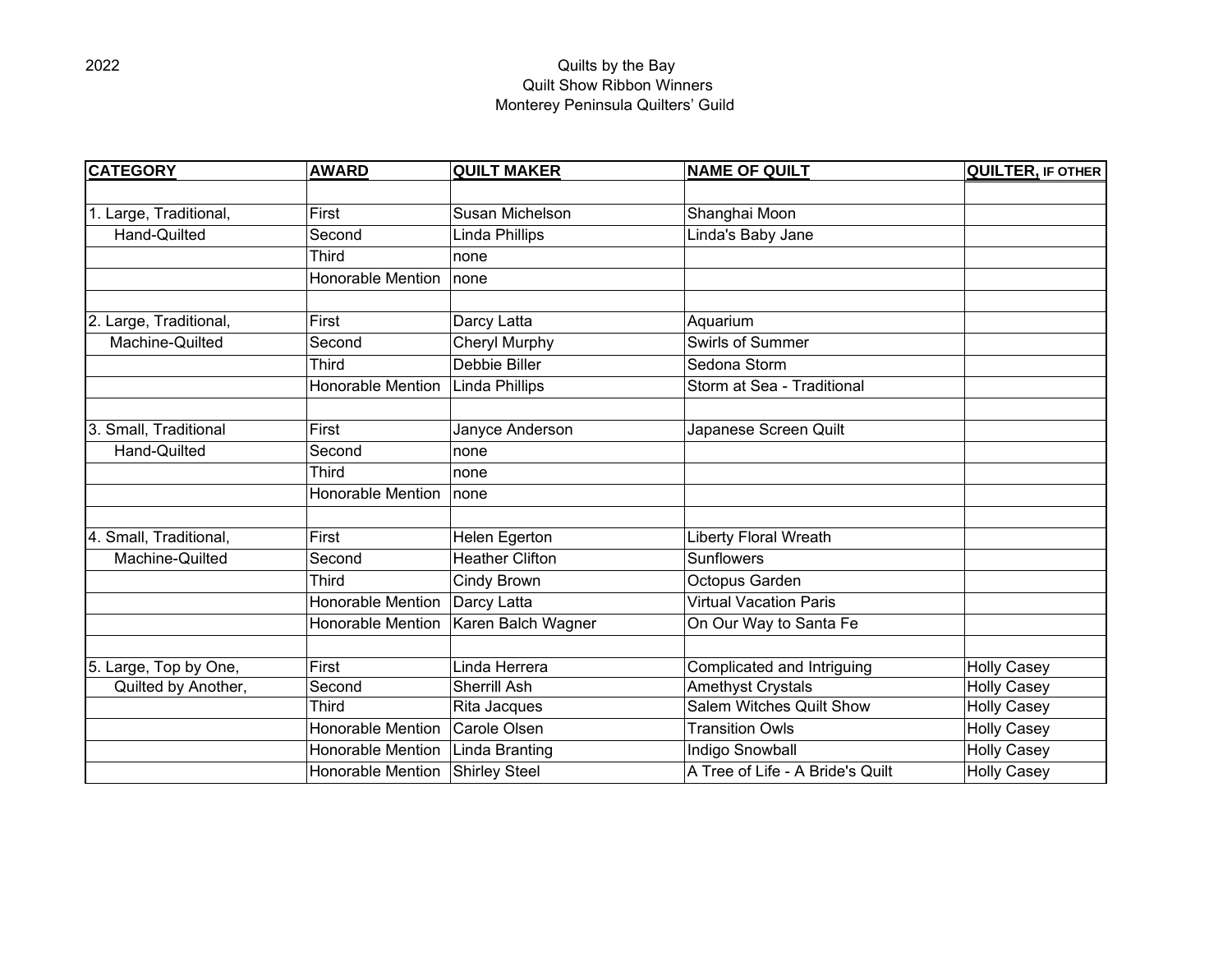## 2022 Quilts by the Bay Quilt Show Ribbon Winners Monterey Peninsula Quilters' Guild

| <b>CATEGORY</b>              | <b>AWARD</b>             | <b>QUILT MAKER</b>                    | <b>NAME OF QUILT</b>                             | <b>QUILTER, IF OTHER</b> |
|------------------------------|--------------------------|---------------------------------------|--------------------------------------------------|--------------------------|
|                              |                          |                                       |                                                  |                          |
| 6. Small, Top by One,        | First                    | Linda Herrera                         | <b>Sisters</b>                                   | <b>Holly Casey</b>       |
| Quilted by Another,          | Second                   | Gloria Hatton                         | Springtime Dogwoods                              | <b>Holly Casey</b>       |
|                              | <b>Third</b>             | Jeanne Krener                         | Escher's "Flor de Pascua"                        | <b>Holly Casey</b>       |
|                              | <b>Honorable Mention</b> | An McDowell                           | Celebrating African American Women Joan Costello |                          |
|                              | <b>Honorable Mention</b> | Carole Olsen                          | <b>Practice Social Distancing</b>                | <b>Sally Miller</b>      |
|                              | Honorable Mention        | <b>Elaine Seely</b>                   | Rocking Chair Quilt                              | Anneke Wheaton           |
|                              |                          |                                       |                                                  |                          |
| Special Quilt Techniques,    | First                    | <b>Phyllis Martin</b>                 | Spy with My Little Eye                           |                          |
| Large                        | Second                   | Linda Garofalo                        | <b>Greek Village</b>                             |                          |
|                              | <b>Third</b>             | none                                  |                                                  |                          |
|                              | <b>Honorable Mention</b> | none                                  |                                                  |                          |
|                              |                          |                                       |                                                  |                          |
| 8. Special Quilt Techniques, | First                    | Cindy Brown                           | <b>Childhood Memories</b>                        |                          |
| Small                        | Second                   | June Cornell                          | Away in a Manger                                 |                          |
|                              | <b>Third</b>             | <b>Faith Lancaster</b>                | The Distinguished Gentleman                      |                          |
|                              | <b>Honorable Mention</b> | <b>Christine Beach</b>                | Artichoke Dragon                                 |                          |
|                              |                          |                                       |                                                  |                          |
|                              |                          |                                       |                                                  |                          |
| 9. Group Quilts              | First                    | Claudia Gano & Nikki Mills            | <b>Family Tree</b>                               |                          |
|                              | Second                   | Jeanne Bartels, Kris Brown,           | Obsession, Torment, Joy                          | <b>Holly Casey</b>       |
|                              |                          | and Catherine Toth                    |                                                  |                          |
|                              | <b>Third</b>             | Helen Egerton and Kate Egerton        | <b>Border Sampler</b>                            |                          |
|                              | Honorable Mention        | Regina & Friends                      | <b>Floating Stars</b>                            |                          |
|                              | <b>Honorable Mention</b> | Sally Miller & Teresa Heyerdahl       | <b>Teresa's Moose Quilt</b>                      |                          |
|                              | Honorable Mention        | Kathrin Brown & Janyce Andersor Sunny |                                                  |                          |
|                              |                          |                                       |                                                  |                          |
|                              |                          |                                       |                                                  |                          |